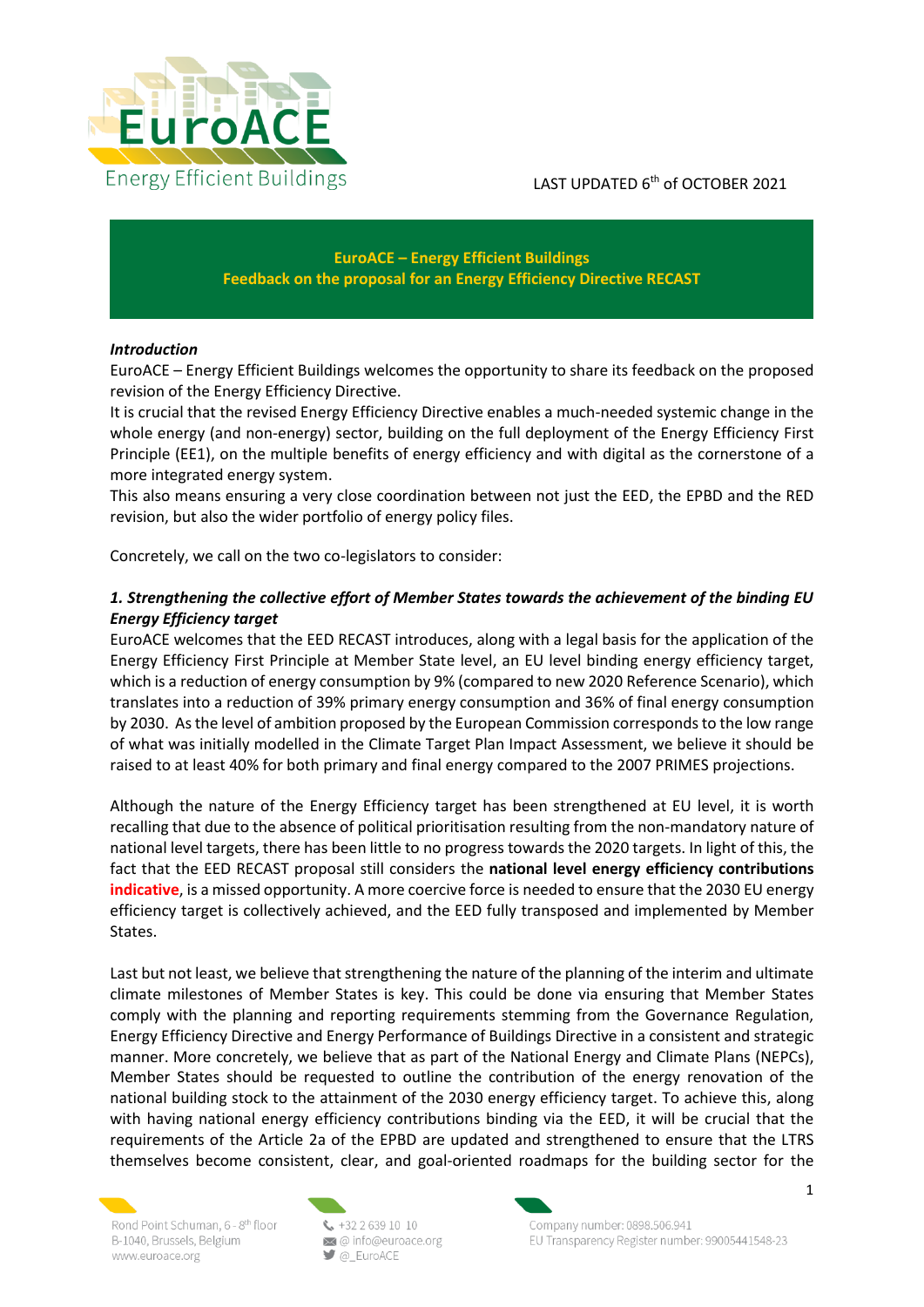

achievement of the 2030 and 2050 energy and climate goals. Rigorous and consistent interim and ultimate energy renovation milestones will also make the progress and monitoring of the achieved results for energy efficiency, especially in the building sector, more precise and bottle-necks easier to target.

## *2. Keep the ambition level for energy savings obligations and sectoral sub-targets high*

EuroACE sees potential in the newly proposed energy savings obligations stemming from Article 8. The text suggests two periods, where the first, running until 2023, will require Member States to achieve 0.8% energy savings per annum, while the second period, going from 2024 until 2030, will require 1.5% energy savings, annually.

Given the uncertainty around the interpretation of Article 8, which suggests that in the case where Member States do not deliver the required energy savings related to the first period, they shall achieve them by the next period, on top of the new ones, EuroACE calls on the co-legislators to maintain this approach as it will greatly contribute to the achievement of the EU level binding energy efficiency target, while giving further legitimacy to the national level contributions.

We also welcome the newly proposed sectoral 'sub-target' for energy savings included in the new Article 5, which requires the public bodies to achieve a reduction of 1.7% of final energy consumption annually. In our view, this will clearly strengthen the exemplary role of public bodies, and (among other sectors) buildings. Related to the latter, we are pleased to see that energy efficiency improvements have received great importance among the various measures that should be taken into account to deliver results in view of this target. We would like to mention that, as Member States should provide guidelines to support public bodies in the uptake of energy efficiency improvement measures, on top of capacity building, ad hoc financing, technical assistance and project development assistance should be provided too.

### *3. Further strengthen the 'Exemplary Role' of public bodies' buildings, while avoiding loopholes*

The new Article 6 EED recast has broadened the scope of the renovation requirements for public buildings. Now all public buildings, owned by public bodies, should be renovated at a rate of 3% per annum to achieve the national nZEB standard. In our view, this is a good step in the right direction, and it clearly shows the willingness of the European Commission to coherently link the EED and the EPBD. To ensure that the level of ambition remains high across these two Directives, it is of crucial importance that the requirements stemming from Article 9 EPBD and their implementation across EU Member States, are strengthened in a way that both new and existing buildings truly consume nearly zero or very low amounts of energy and that the remaining energy is fully supplied by renewable sources.

Moreover, we believe that Article 6 should be more consistent with Article 7 (**'***Public procurement'*). Currently, Article 7§1 requires public bodies to purchase and/or conduct rental agreements for 'highlyenergy efficient' buildings, whose definition is based on the requirements stemming from Article 4 EPBD (2010), namely minimum energy performance requirements (as included in Annex IV EED). As minimum energy performance requirements have proven to be an inadequate threshold vis-à-vis the level of energy performance needed for the EU building stock to meaningfully contribute to the achievement of the EU energy and climate targets, we believe that for the sake of consistency, especially between Article 6 and 7, this issue should be addressed by replacing the reference to Article



 $4.43226391010$  $\bowtie$  @ info@euroace.org  $\bigcirc$  @\_EuroACE



Company number: 0898,506,941 EU Transparency Register number: 99005441548-23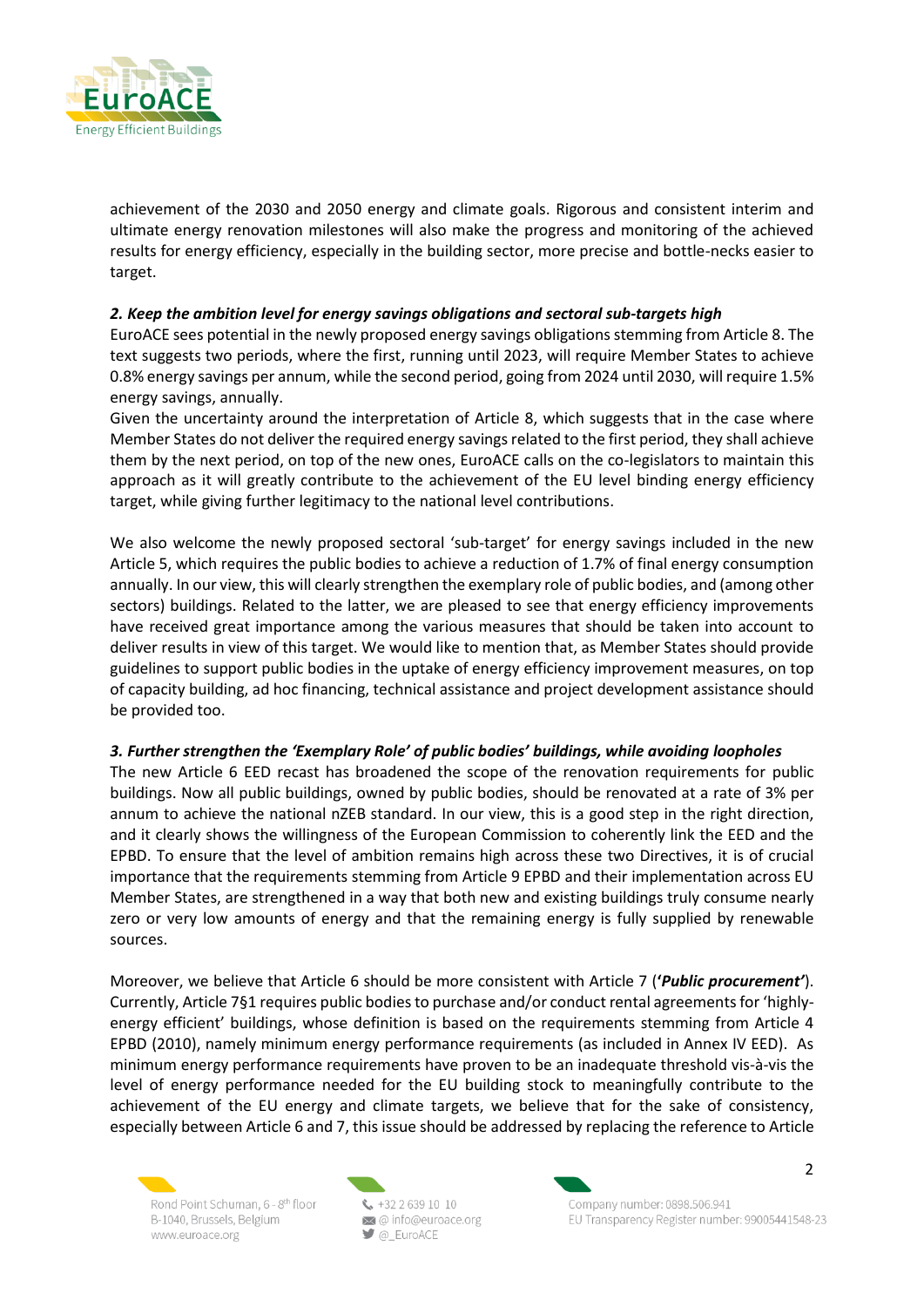

4 with **Article 9 EPBD** (thus using national NZEB levels as thresholds) when defining 'highly-energy efficient buildings'.

We welcome the deletion of alternative measures; however, one exemption still remains in this Article. In exceptional cases, Member States buying a new building as a replacement for an old one that has been demolished in the previous two years could be counted in their annual renovation rate, if such activity is deemed more **cost-effective** and **sustainable** in terms of energy and lifecycle CO<sub>2</sub> (as laid out by Article 6§2). Even though, in terms of carbon impact, renovation is a more sustainable activity in comparison to demolition/reconstruction, life-cycle carbon assessment methodologies differ too much from Member State to Member State. The need to create a common carbon assessment framework, based on Level(s) and standard EN 15978 for example, could be a first step to create a more favourable approach for building renovation (rather than for other more carbon-intensive activities) across the EU. Moreover, as regards the assessment of their level of cost-effectiveness (especially in relation to life-cycle costs), we believe that there is still uncertainty around which criteria and approaches Member States can use to define such "exceptional cases". Further clarifications and coordination will be needed on the side of the European Commission to ensure that these cases are both well-defined and remain exceptional so that the **pace and the depth of future renovations are not jeopardised**.

# *4. Better recognise the energy savings potential of energy audits and further promote it throughout the EED recast*

The EED recast introduces a new requirement via new Article 11 for highly energy intensive enterprises to implement an energy management system (EMS), and for lower energy intensive enterprises to carry out energy audits should an EMS not be in place. EuroACE supports the introduction of mandatory EMS for the largest companies as a way to tackle the untapped potential of energy efficiency in companies and energy savings in the long run. However, we believe that energy audits require the same mandatory nature to truly unlock their benefits.

Overall, energy audits of buildings are an underutilised tool. In our view, the recommendations stemming from an energy audit should be strongly linked to the Energy Performance Certificates and enshrined into a Building Renovation Passport (BRP) developed for the building owned and/or occupied by the enterprise subject to this exercise. BRPs that outline a trajectory towards deep energy renovation, include recommendations to achieve milestones in terms of the building's energy performance, which are incentivised with proportionate financial support, would nudge building owners to promptly take actions. In light of this last point, the requirement concerning the transferring of the information stemming from the energy audit to reach only the management level of the enterprises is not enough. They should in fact be transmitted to the building owner and local/regional authorities as well to support both monitoring and planning activities when it comes to the improvement of the energy performance of buildings.

Lastly, EuroACE supports the introduction, as part of the proposal on the ETS revision, of the allocation of free permits conditional on decarbonisation efforts and notably on energy efficiency measures. Installations covered by the obligation to conduct an energy audit should be required to implement recommendations of the audit reports in a timely manner to be able to benefit from these allocations.



 $4.43226391010$  $\bowtie$  @ info@euroace.org  $\bigcirc$  @\_EuroACE

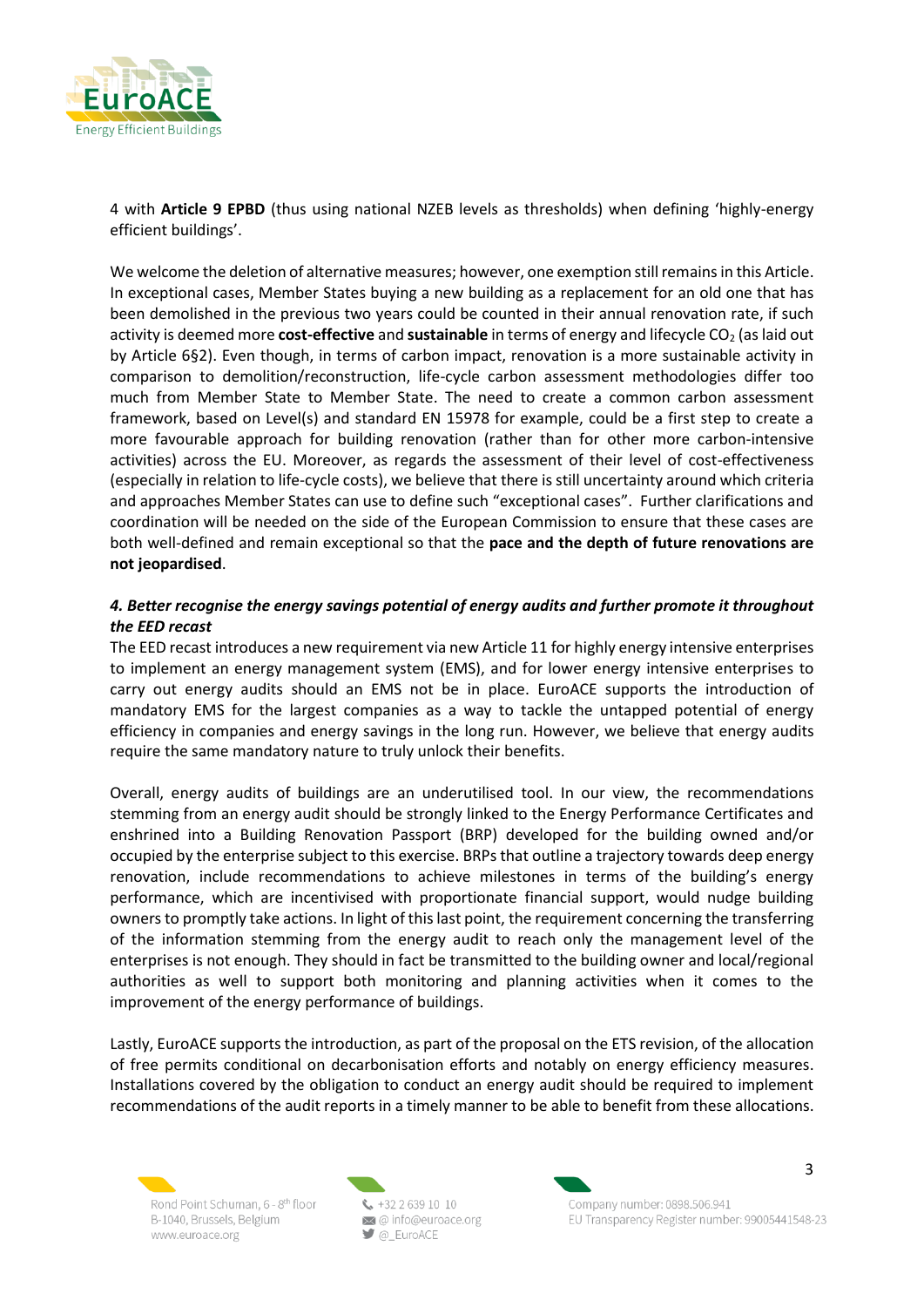

#### *Conclusions*

In conclusion, EuroACE appreciates the numerous references to energy poverty and ways to tackle it, among which we saw a great role given to energy improvement of buildings. Again, we welcome the introduction of a legal basis for the application of the Energy Efficiency First Principle, enshrined in the new Article 3 and we urge the co-legislators to further strengthen the role of and take into account the wider benefits of energy efficient solutions (e.g. improved IEQ, comfort and well-being) when carrying out cost-benefit assessments required for policy and planning activities of Member States.

*EuroACE and its Members will stand by the European Parliament and the Council in the future debates prior the adoption of the EED recast.*